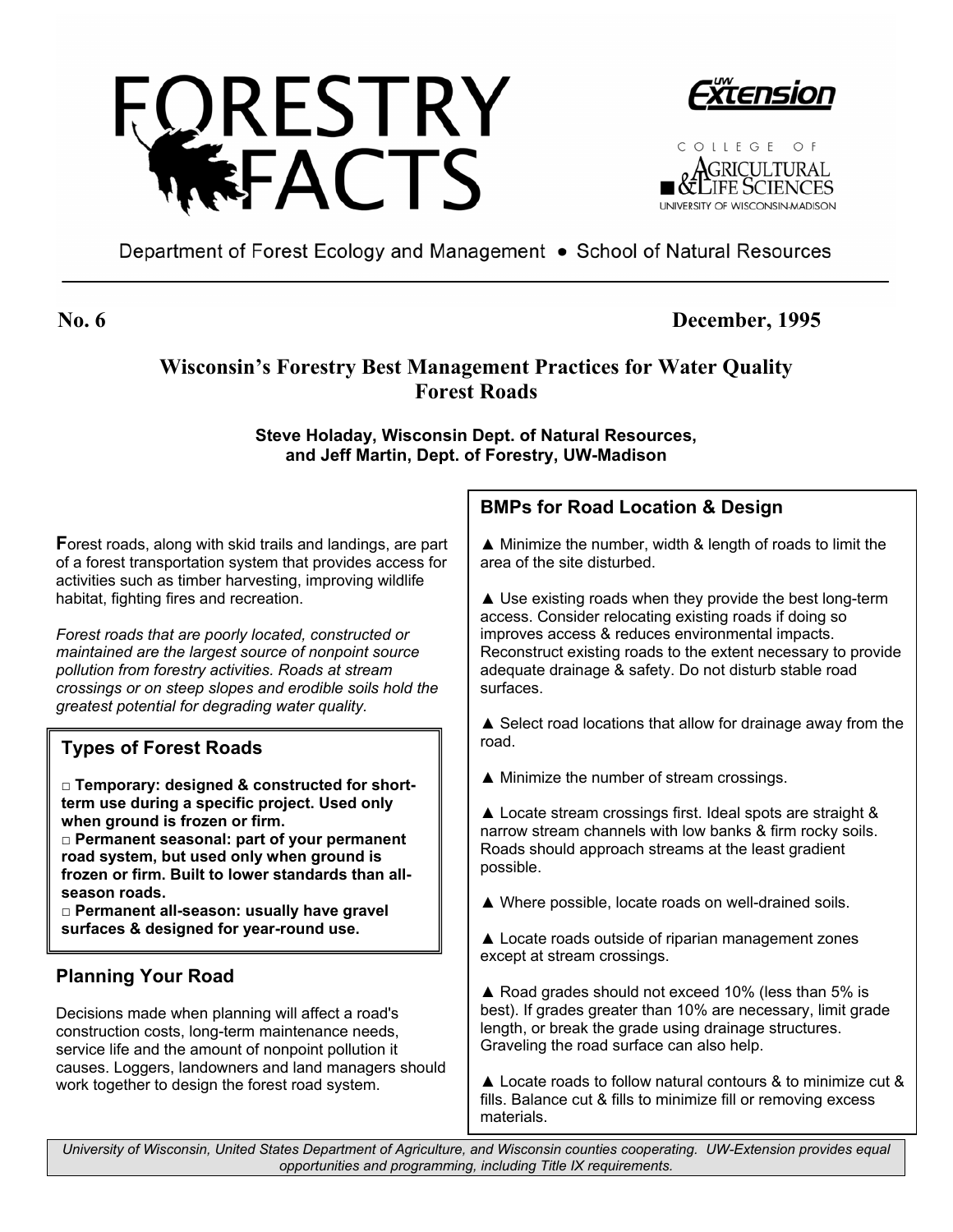## **Stream Crossings**

Operating equipment near streams may add sediment to the streams. Poorly located or constructed stream crossings may erode streambanks. As roads approach a stream crossing, proper road drainage is critical to avoid sedimentation in streams. Three common stream crossing structures are *culverts, fords* and *bridges.* 

*Remember, a permit is required to construct a ford or install a culvert or bridge across any navigable intermittent or perennial stream. For more information on permits see* Forestry Fact No. 2, *Do I Need a Permit?*

#### **General BMPs for stream crossings**

- ▲ Use soil stabilization practices on exposed soil at stream crossings.
- ▲ Design, construct & maintain stream crossings to avoid disrupting the migration and movement of fish and other aquatic life.
- ▲ Use materials that are clean, non-erodible and non-toxic to aquatic life.
- ▲ Install crossing structures at right angles to the stream channel.
- ▲ Minimize channel changes & the amount of excavation or fill needed at the crossing.
- ▲ Limit construction activity in the water to periods of low or normal flow. Keep use of equipment in the stream to a minimum.
- ▲ Construct a bridge or place fill directly over a culvert higher than the road approach to keep runoff from draining onto the crossing structure and into the stream.
- ▲ Divert road drainage into undisturbed vegetation, preferably outside the RMZ, so that it does not directly enter the stream (Figure 1).
- ▲ Stabilize crossing approaches with aggregate to reduce sediment entering the stream.
- ▲ Anchor temporary structures on one end with cable, etc. so that they do not float away with high water. Install them so they are easily removed.

#### **BMPs for Pipe Culverts for Stream Crossings**

- ▲ Install culverts long enough so that road fill does not extend beyond the culvert's ends.
- ▲ Install permanent culverts that are large enough to pass flood flows and are at least 12 inches in diameter.
- ▲ Install culverts so there is no change in the stream bottom elevation.
- ▲ Firmly compact fill material around culverts, particularly around the bottom half. Cover the top of culverts with fill to a depth of one-third of the pipe diameter or at least 12 inches, whichever is greater (Figure 2).
- ▲ Use riprap around the inlet of culverts. For permanent culverts, use filter fabric under the riprap (Figure 3).
- ▲ Keep culverts clear & free of debris so that water can pass unimpeded at all times.

#### **BMPs for Fords**

- ▲ Use fords to cross dry streambeds or where fords will cause minimal water quality impact.
- ▲ Locate fords where streambanks are low.
- ▲ Streambed should have a firm rock or gravel base; if not, install stabilizing material.

## **Road Construction & Drainage**

The best method to control erosion on forest roads is to keep water from accumulating on the road surface. Fastmoving water can easily erode road surfaces, but erosion can be controlled when water drains off the road and into vegetation and ground litter.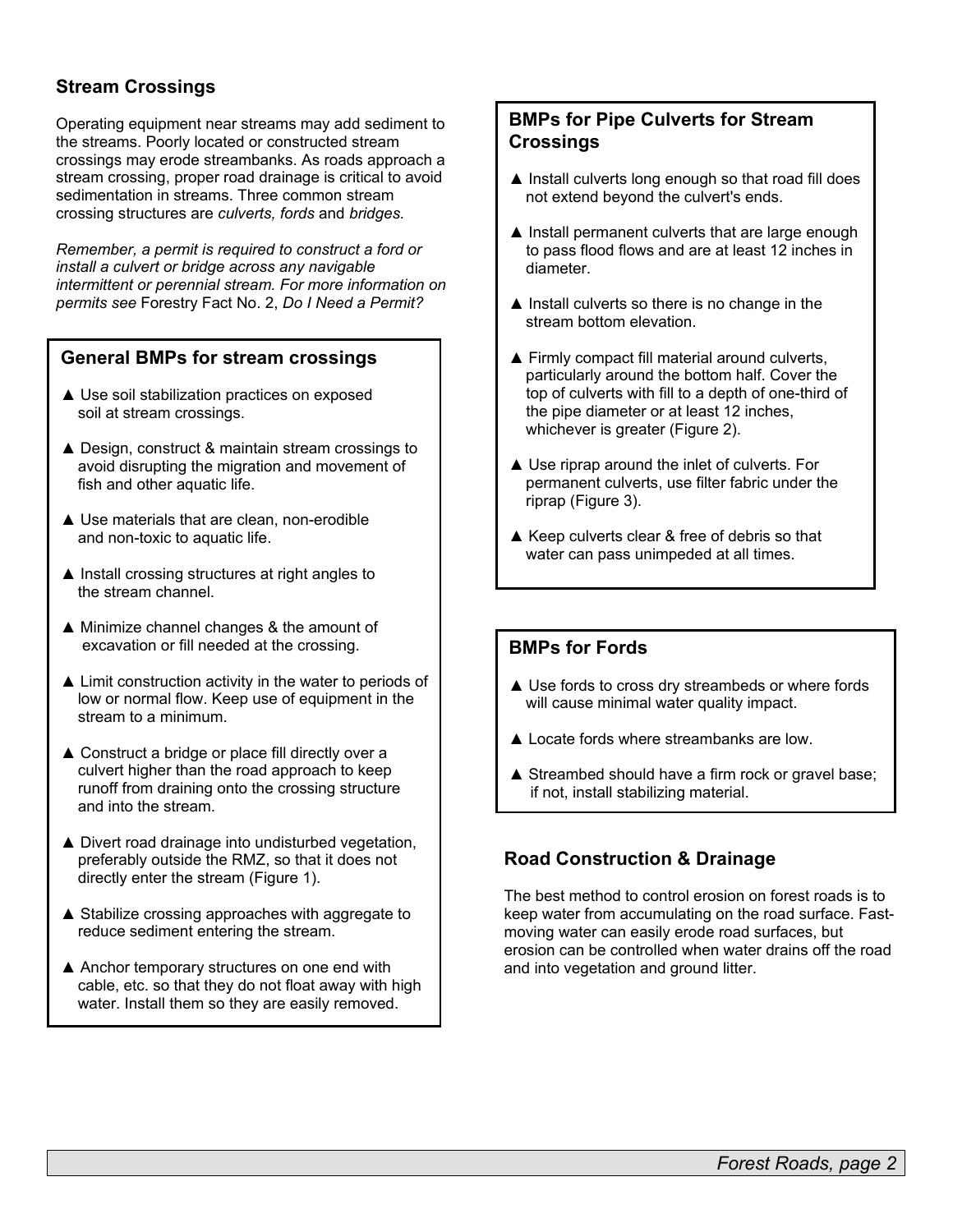



Figure 1. Diversion ditch. Divert road drainage into undisturbed vegetation so that it does not directly

enter the stream.

Figure 3. Use riprap around the inlet of culverts.<br>Also use geotextile filter fabric for permanent installations.



Figure 2. Installation of culverts.

Figure 4. Typical road designs for drainage and stability.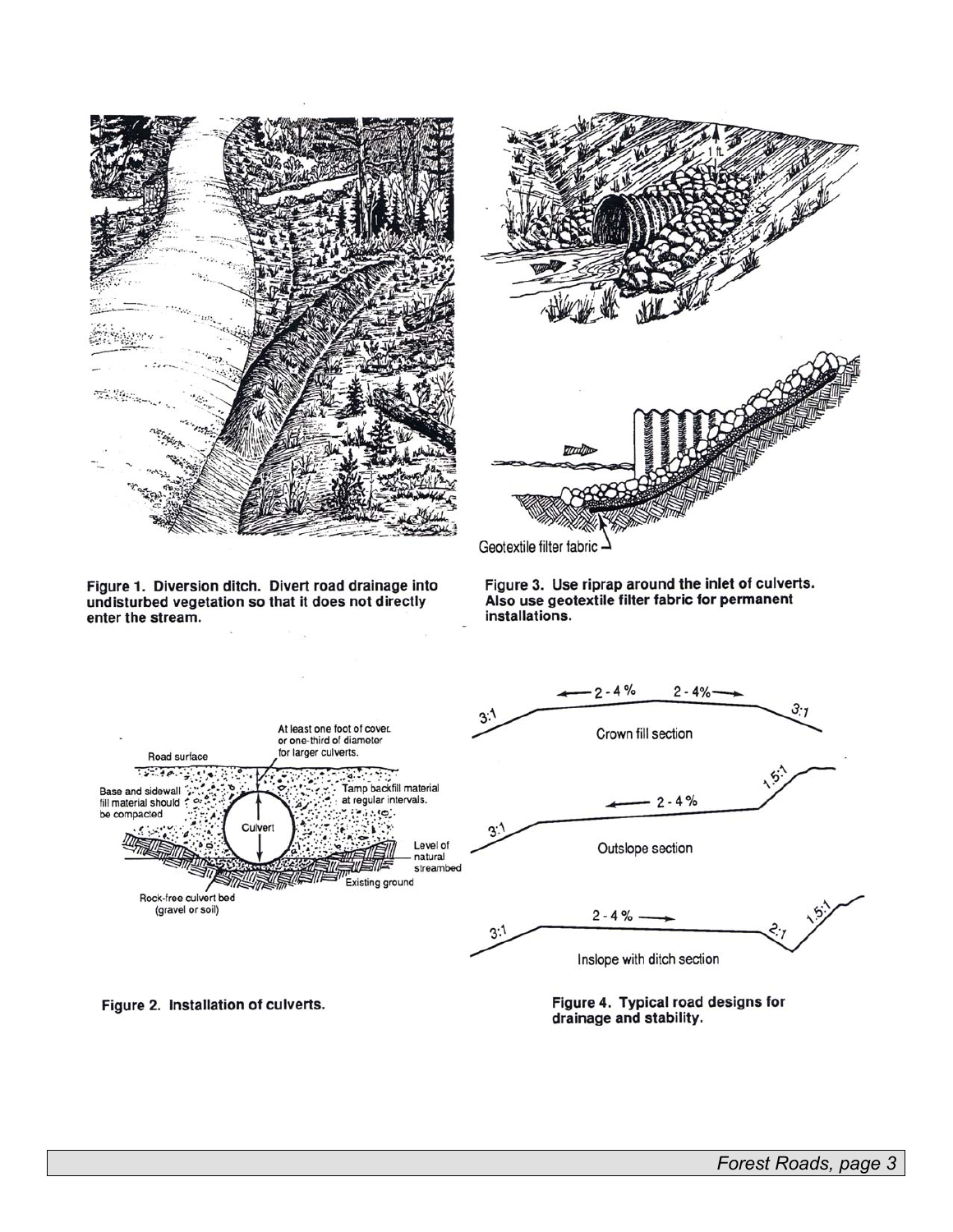

Figure 6. Broad-based dip.

Figure 8. Straw bale fencing to slow runoff and<br>trap sediment for sheet flow or channelized flow.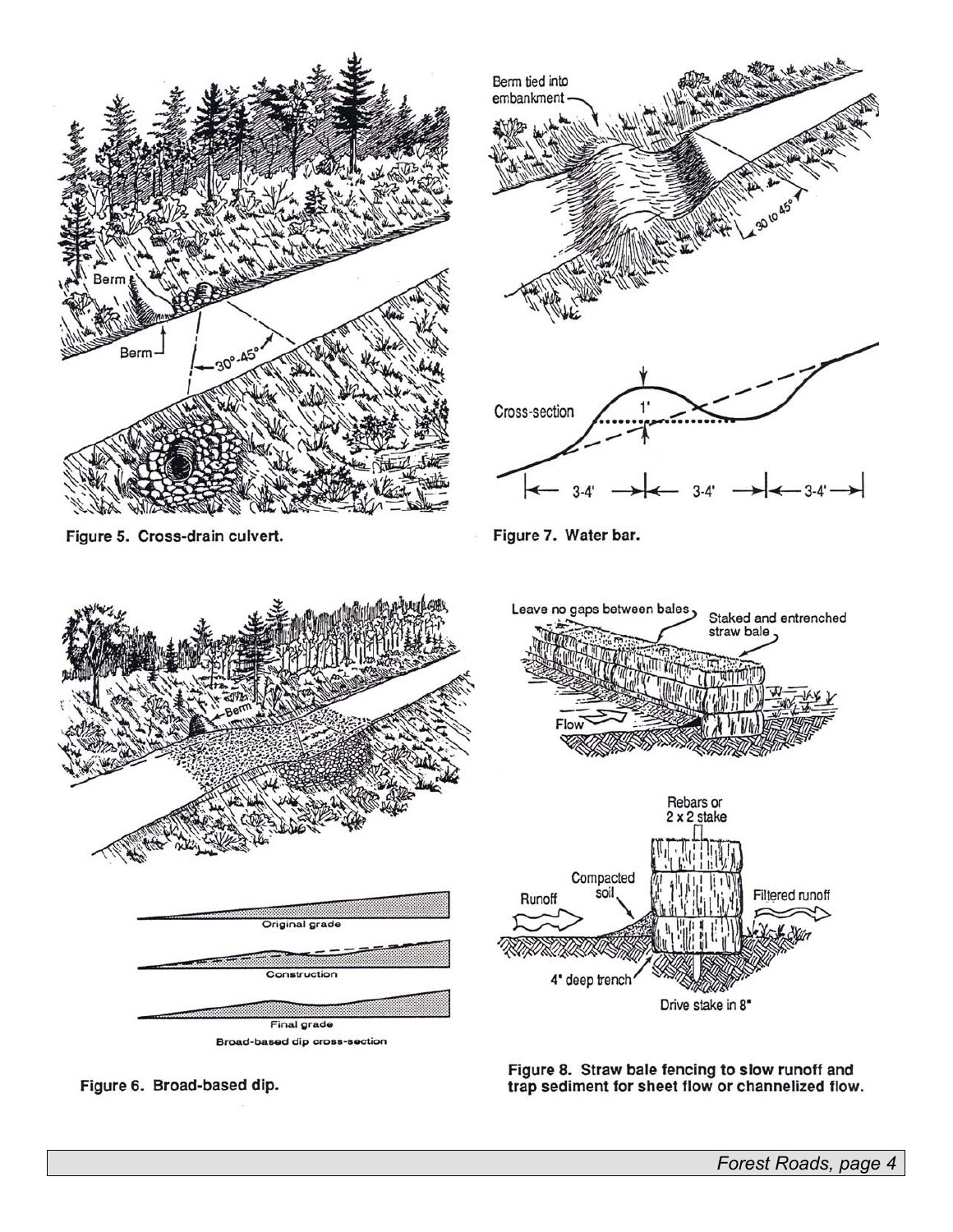### **General BMPs for Road Construction**

- ▲ Construct roads to remove water from road surfaces to keep it dry & structurally sound. Figure 4 shows 3 common road designs.
- ▲ Construct stable cut-and-fill slopes that will revegetate easily (naturally or artificially).
- ▲ Do not bury debris in the road base.
- ▲ Compact the road base material or allow it to settle before using the road.
- ▲ Surface road with gravel if steep grades or other factors make for high erosion potential.
- ▲ Locate gravel pits outside RMZs & use correct practices to minimize erosion from pits.

**Road drainage structures** include a variety of crossdrains and water-diversions. Cross drains allow water from roadside ditches to move from one side of the road to the other. Cross drains include pipe culverts, open-top culverts, broad-based dips and water bars.

**Open-top culverts** are used mainly on seasonal or temporary roads. **Broad-based dips** can provide drainage for active roads with a 15% gradient or less. Broad-based dips can be used instead of culverts, usually at lower cost and with lower maintenance. A **water bar** is a shallow trench with a mound that can intercept and redirect runoff water on closed roads and skid trails.

**Diversion ditches**, or berms, divert water away from roads and side ditches and channel it into vegetation. They are often used before stream crossings to divert water into vegetation and not directly into a stream, lake or wetland.

#### **BMPs for Drainage Structures**

- ▲ Where needed, install drainage structures to remove water from road surface & ditches. Space structures at proper intervals based on the road grade **... see Table 1.**
- ▲ Where needed, provide erosion protection for outflows from road drainage structures to minimize erosion. Riprap, mulch and/or seeding may be necessary.

### **Table 1. Recommended Distances Between Drainage Structures**

| stantago ou aourto |                                               |                                               |
|--------------------|-----------------------------------------------|-----------------------------------------------|
| Road Grade %       | <b>Distance</b><br>between<br>water-bars (ft) | Distance between<br>dips and culverts<br>(ft) |
|                    | 400                                           | 500                                           |
|                    | 250                                           | 300                                           |
|                    | 130                                           | 180                                           |
| 10                 | 80                                            | 150                                           |
| 15                 | 50                                            | 130                                           |
| $25+$              | 40                                            |                                               |

## **BMPs for Pipe Culverts for Cross Drains**

- ▲ Install pipe culverts to provide cross drainage on road grades at regular intervals just above steep grades, below bank seepages & where water will run onto landings or forest roads.
- ▲ Install pipe culverts long enough so that road fill does not extend beyond culvert's end.
- ▲ Install pipe culverts at grades at least 2% more than the ditch grade and angled 30 to 45 degrees to improve inlet efficiency (Figure 5).
- ▲ Culvert size should be appropriate to size of road & the area drained by the ditch. Permanent culverts should be least 12 inches in diameter.
- ▲ Install pipe culverts on a surface of compacted granular material. Firmly compact fill material around culverts, particularly around the bottom half. Cover the top of culverts with fill to a depth of 1/3 of the pipe diameter or at least 12 inches, whichever is greater (Figure 2).
- ▲ Use riprap around the culvert's inlet to keep water from eroding & undercutting culvert.

## **BMPs for Open-Top Culverts**

- ▲ Install open-top culverts to provide cross drainage just above steep grades, below bank seepages, where water will run onto landings or roads, and on road grades at regular intervals.
- ▲ Clean open-top culverts frequently since they easily fill in with debris.